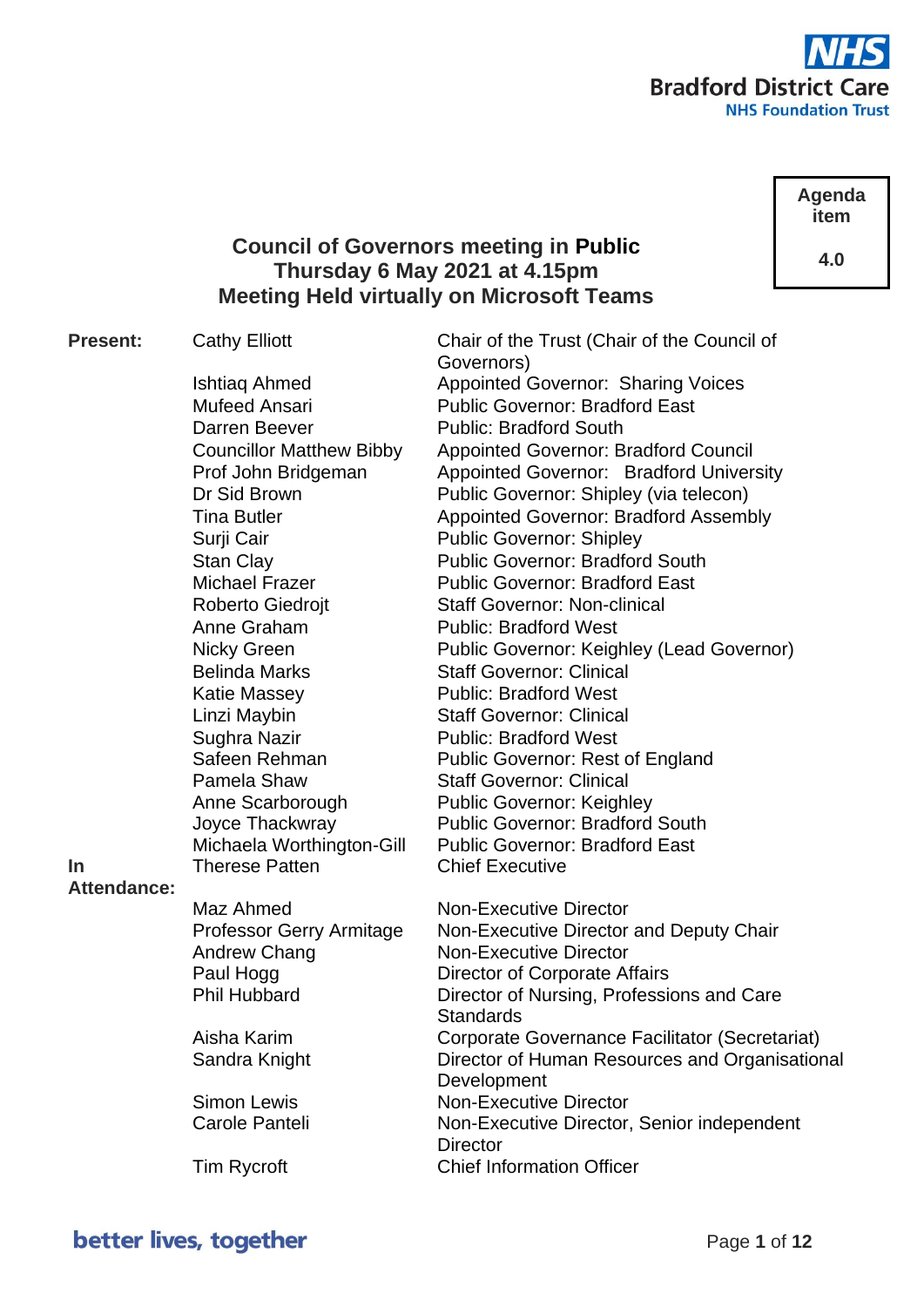

Lisa Ryder Freedom to Speak up Guardian (for agenda item 10) David Sims Medical Director Patrick Scott **Chief Operating Officer and Deputy Chief Executive** Helen Verity Fundraising Officer (for agenda item 13) Mike Woodhead Director of Finance, Contracting and Estates

# **Item Discussion**

# **117 Welcome and Apologies for Absence** (agenda item 1)

The Chair, Cathy Elliott, opened the meeting at 4.15pm and welcomed all attendees. She thanked everyone for their attendance to the virtual meeting. In line with governance best practice, the meeting was being recorded and would be retained for a limited time until the Council of Governors had formally approved the minutes at its next meeting.

Apologies for absence had been received from: Councillor Aneela Ahmed, Appointed Governor – Bradford Council; Councillor Richard Foster, Appointed Governor – Craven Council; Zulfi Hussain - Non-Executive Director; Abdul Khalifa: Staff Governor: (Non-Clinical); Janice Hawkes - Appointed Governor: Barnardo's.

The Council was quorate.

## 118 **Governor Introductions** (agenda item 2)

Ms Elliott highlighted with the Council the election of 10 new Governors to the Trust and warmly welcomed them all. The newly appointed Governors introduced themselves to the attendees including the public Governors for Bradford East: Michael Frazer, Michaela Worthington-Gill and Mufeed Ansari; for Bradford South: Darren Beever, for Bradford West: Anne Graham, Sughra Nazir and Katie Massey; for Keighley: Anne Scarborough; and the newly appointed staff non-clinical Governor Roberto Giedrojt.

The newly appointed Governor for Bradford Council Councillor Matthew Bibby joined only for this agenda item to introduce himself due to time constraints with local elections taking place that day.

## **119 Declarations of any Conflicts of Interest** (agenda item 3)

No declarations of interest were made.

# **120 Minutes of the previous Public meeting held on 4 March 2021** (agenda item 4)

The minutes of the public meeting held on 4 March 2021 were accepted as a true and accurate record.

**121 Matters Arising** (agenda item 5)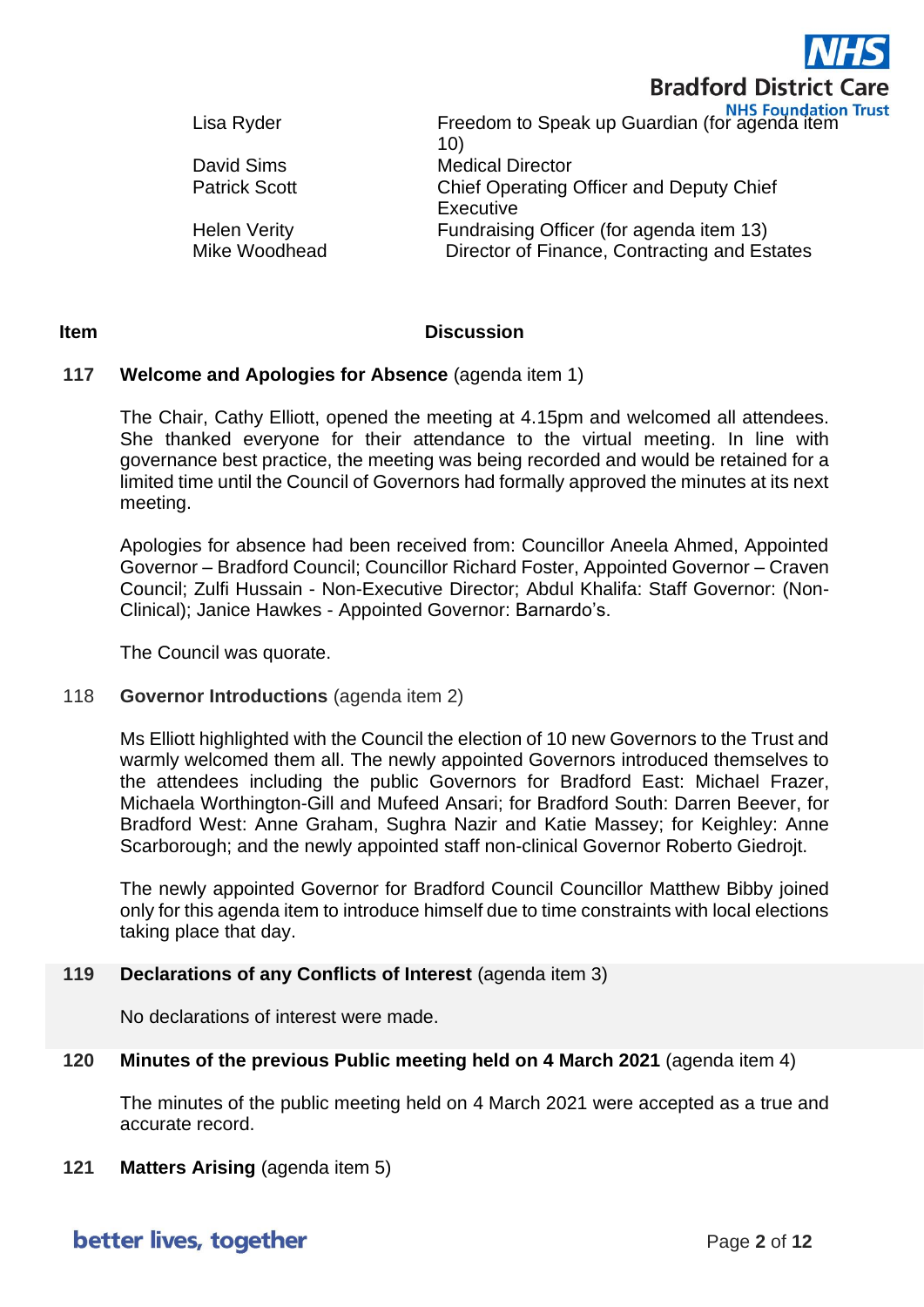

Ms Elliott mentioned that in light of Colin Perry's retirement as Deputy Lead Governor the Trust would be seeking a new Deputy Lead Governor by around July this year. The Council would be informed of the nomination process by the next Council meeting on 1 July 2021. She mentioned that if any member of the Council had any queries about the Deputy Lead Governor role, they should contact the Corporate Governance team.

## **122 Action Log** (agenda item 6)

The Director of Corporate Affairs presented the cumulative action log which showed those actions previously agreed by the Council of Governors, those that had been completed and those that remained outstanding.

## **The Council welcomed the updates provided and agreed to close the actions listed as competed.**

## **123 Integrated Care System and Partnerships** (agenda item 7)

The Chief Executive provided an update on Integrated Care System (ICS) working and the Trust's partnerships. Ms Patten highlighted that the Department of Health and Social Care (DHSC) had produced legislative proposals in a White Paper for a Health and Care Bill to promote working together to improve health and social care for all. The proposal sets out new ways of working in health and social care. It states that every part of the NHS, public health and social care system should continue to seek out ways to connect, communicate and collaborate so that the health and care needs of people are met against a 'duty to collaborate' requirement. The report outlined that different professions, organisations, services and sectors would work with common purpose and in partnership. This would be especially important to focus on the people and communities that are most in need of support. Ms Patten mentioned that the Executive Management Team were discussing the practicalities of this and how the Trust would help influence the new arrangements.

The Council asked a question regarding patient involvement, linked to White Paper proposals. Mr Hogg mentioned that the Trust was championing its Your Voice Matters involvement strategy approach to partners to ensure that the patient voice was heard. Ms Elliott stated that Governor views on the White Paper's proposal are welcomed to contribute to the Board's work in partnership.

A question was asked on the Governor role in relation to the Government's proposals and whether it could open up opportunities for building collaboration with Governors from other trusts in West Yorkshire. Ms Elliott mentioned how Governors and Non-Executive Directors would have the opportunity to be part of ongoing discussions with the next ICS virtual workshop scheduled for 11 June 2021 .

Ms Elliott referenced the Act as One partnership at place level which was formed at the end of 2020, through the Bradford and the Airedale, Wharfedale and Craven, Health and Care Partnership Boards to bring together a number of different areas of work into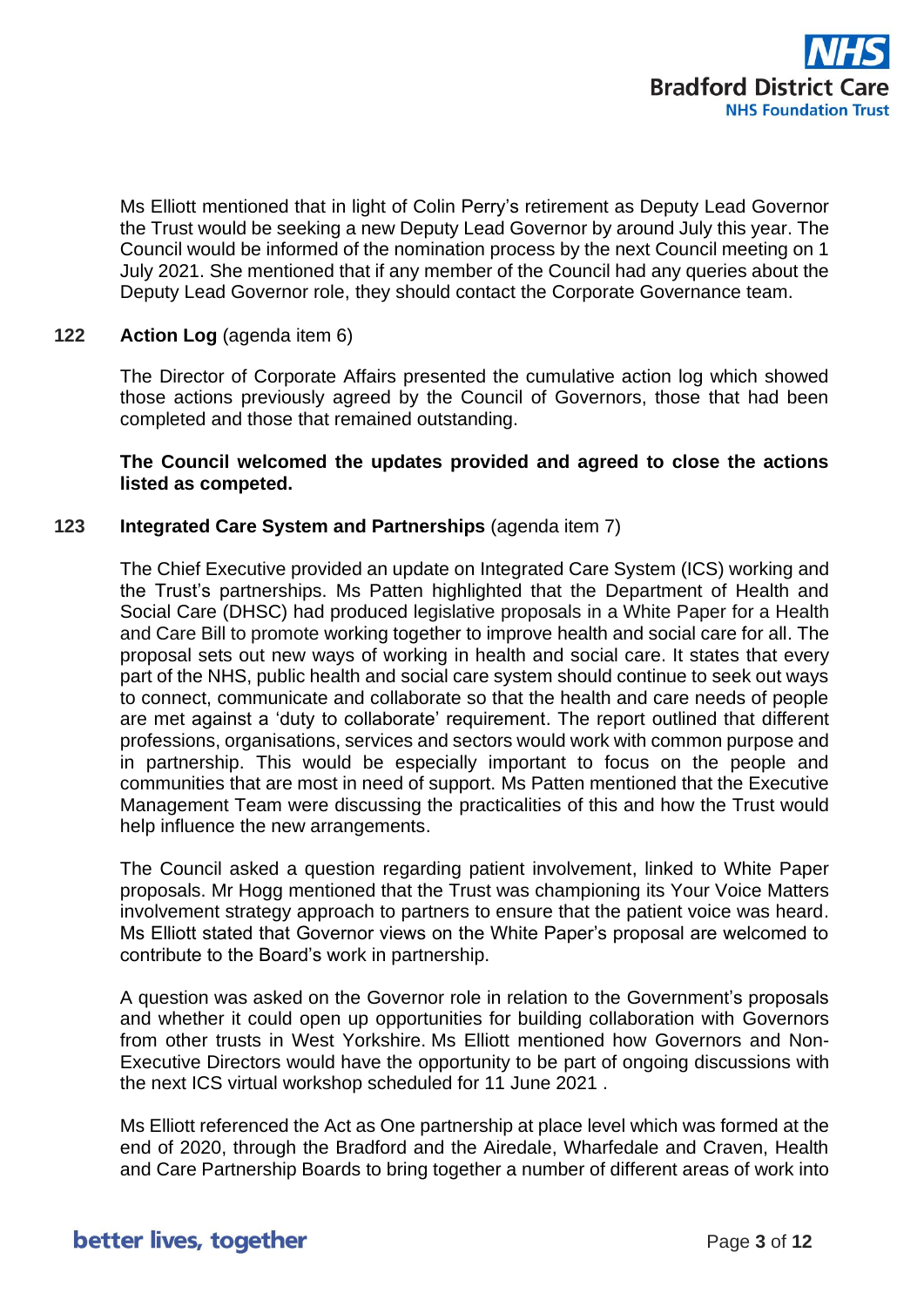

one programme. The aim of this was to encourage partnership working and a joined up approach to health and care, and Board members are involved in the development Act as One plans with other partners.

**The Council welcomed the updates provided on the Integrated Care System and Partnerships and noted the White Paper from the Department of Health and Social Care (DHSC)**

## **124 COVID-19 Update** (agenda item 8)

The Chief Operating Officer as Incident Commander, and the Director of Nursing, Professions and Care Standards introduced themselves to new Governors and provided the Council with a COVID-19 update. Mr Scott acknowledged that nationally there had been a reduction in infection rates and COVID-19 related deaths, as well as a reduced pressure on the acute sector. He stated that there were currently zero outbreaks on inpatient wards.

The Council noted the COVID-19 update and Trust's response during COVID-19, particularly working in partnership across the system. The Trust reported that staff were still feeling tired, and the Executive Management Team is looking at how to support their wellbeing. He pointed out that there had been a growing demand on services exacerbated by COVID-19. He commented on the reduction on waiting times for CAHMS, and the Trust had seen significant improvement in the demand on treatment pathways. He mentioned the reset work that was being carried out by the Trust to get staff back into work safely with an emphasis on their wellbeing. **He noted that the Council was invited to be involved with the reset work and asked interested**  PS **Governors to contact him, especially Staff Governors.**

Ms Hubbard provided an update on the community vaccination centres (CVCs), and informed Governors that the Bradford College CVC would be reopening following national challenges with vaccine supply. The CVC will supply the Pfizer vaccine to support the vaccine roll out to under 30s. She commented that the CVCs at Bradford College and Jacob's Well continued to run efficiently using the Care Trust Way methodology and performance management framework to support continuous improvement and responsive service delivery. Governors shared their positive experiences of the CVCs and receiving their vaccine from the Trust which Ms Elliott welcomed. Ms Hubbard reported that a mobile vaccination bus was currently being operated as a convenient option for the community and was an opportunity for those who struggled with IT to access the vaccine.

The Council asked a question about the uptake of the vaccine from minority communities, and Ms Hubbard advised that there had been a large percentage of the population that have been vaccinated from all minority backgrounds. **Ms Elliott**  AK **informed the Council that the COVID-19 vaccine myth-busting information would be sent out to all new Governors to support any discussions with their constituents.**

**125 Chair's Report** (agenda item 9)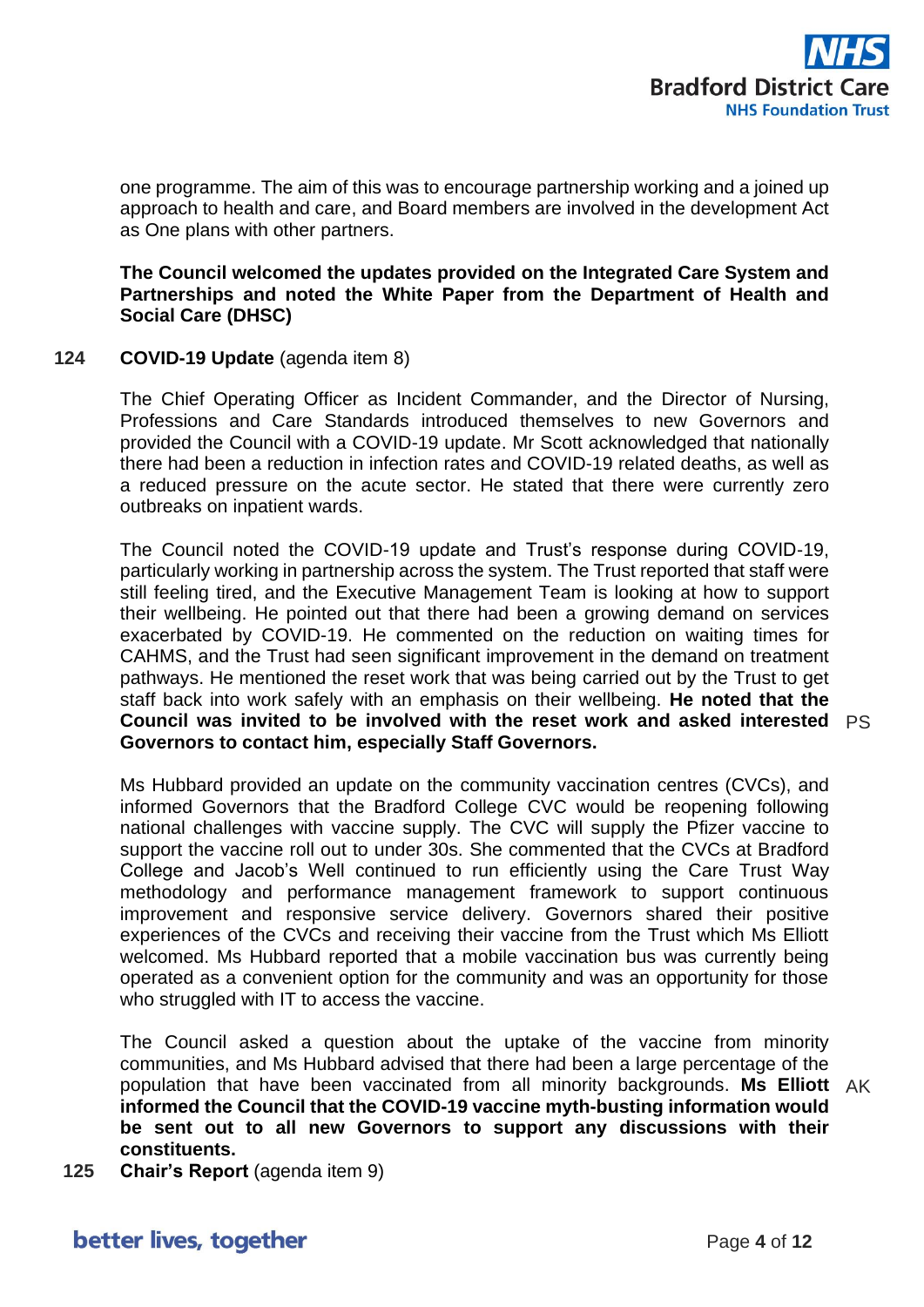

Ms Elliott highlighted a number of items within her report. The Council was asked to note the contents of this report, including:

- New Governors joining the Council from 1 May this year and their virtual induction on 24 May 2021;
- National policy developments, especially the White Paper for the Health & Care Bill for integrated care published in February this year to be implemented by April next year;
- Partnership working at a local and West Yorkshire & Harrogate ICS level for service transformation in mental health and learning disability services;
- Engagement with staff and services by the Board during the pandemic, primarily virtual, though also with socially-distanced in person visits to the CVCs by the Chair, the Chief Executive and the Director of Nursing, Professions and Care Standards. The Council also noted the refresh of the Go See visits framework that Governors would be invited to observe Board members participating in.

Ms Elliott mentioned the Governor virtual Open House Sessions held since April last year which have proven popular and helpful to Governors, invited Governor feedback on the session and asked the Council for their ideas on future topics. Ms Elliott informed Governors that the Trust was developing its preparations for a formal review by the Care Quality Commission (CQC) of core services and a separate Well-Led review. She invited some Governors to volunteer as part of a potential focus group to engage with the regulator on the reviewing Well-Led framework and governance arrangements.

She also informed the Council that Board appraisals were taking place in April and May this year, aligned to six new organisational objectives for all staff in the next 12 months, introduced by the Chief Executive with Board backing. The Chair highlighted with Governors that the next Council of Governors meeting in private in July this year will include the results of the annual appraisals of the Non Executive Directors (NED), held by Ms Elliott, and the result of her Trust Chair appraisal, held by NED Carole Panteli, the Trust's Senior Independent Director, with the Lead and Deputy Lead Governors. The Senior Independent Director explained the process of the Chair's appraisal to new Governors, including how it was recorded within the NHS England/Improvement (NHSE/I) national framework for Trust Chairs and submitted to NHSE/I against a national summer deadline.

## **The Council noted the contents of the Chairs' Report and provided feedback on Governor communication methods.**

# **126 Freedom to Speak Up Guardian Update** (agenda item 10)

Ms Ryder joined the meeting.

The Freedom to Speak Up Guardian (FTSUG), Lisa Ryder, was welcomed to the meeting and provided an introduction to the role. Ms Ryder mentioned that it was a requirement of the NHS standard contract to have a Guardian who works alongside Trust leadership teams to support the organisation in becoming a more open and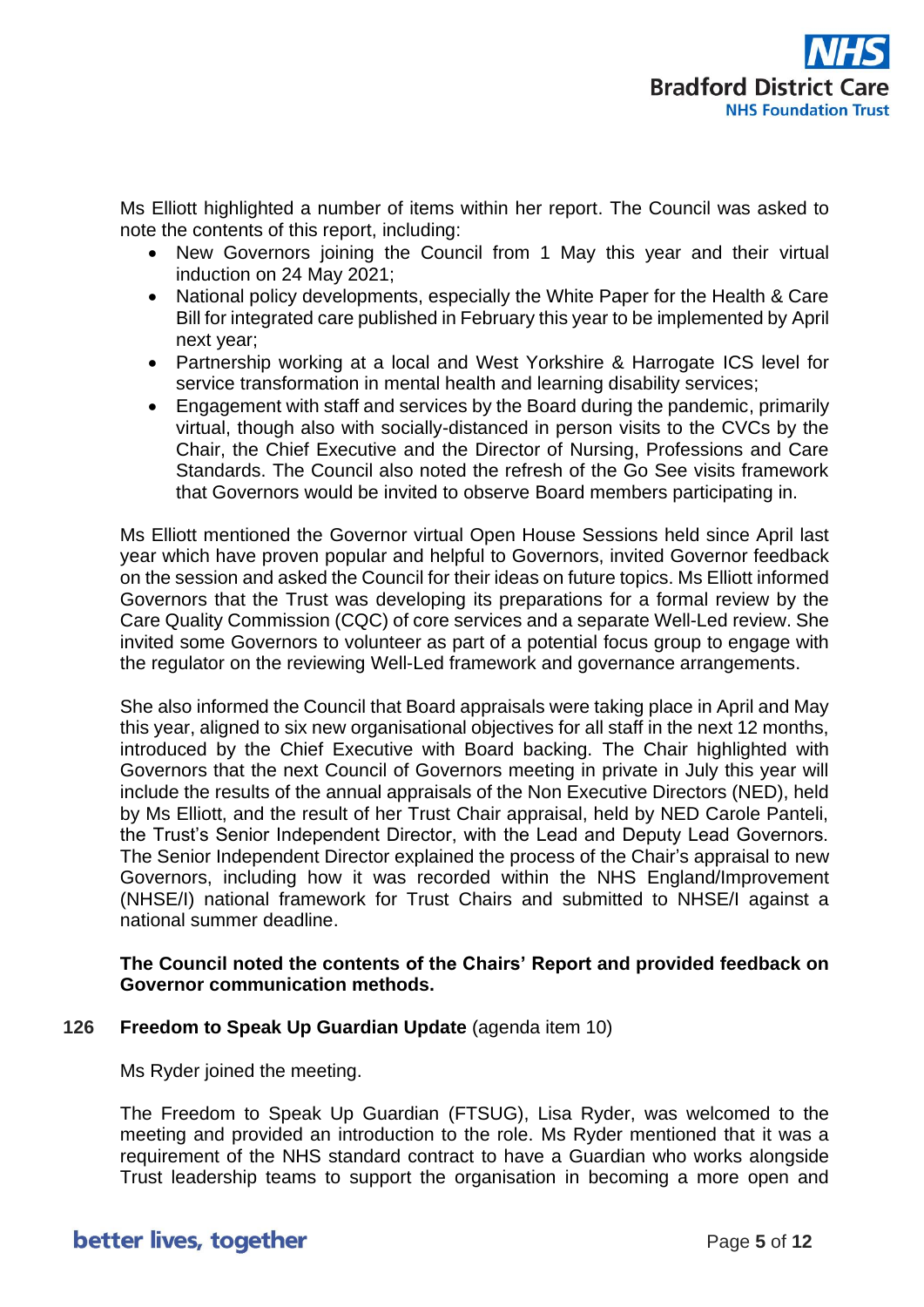

transparent place to work, where all staff are actively encouraged and enabled to speak up safely.

The Council asked a question regarding the FTSUG e-learning programme and whether it was essential training or voluntary. Ms Ryder mentioned the different forms of FTSU training that had been recently introduced, including the "speaking up" training which would be for all members of staff, the "listening up" training for managers and senior leaders, and "following up" training for the Board. The Trust was looking at how this would be disseminated to staff members in the best way. Ms Knight reported that mandatory training compliance rates had been sustained during the COVID-19 pandemic which was essential to all staff roles.

A question was asked about whether Ms Ryder saw an increase in the use of the Guardian role over her time here. She described that the use had been quite consistent, the Guardian role was well used at the Trust and she expected that over time this could increase. This would be monitored through line management and added that there had been a national increase of use of the guardian role.

A question was asked whether the Guardian was internally or externally regulated. Ms Ryder pointed out that although the Guardian was employed by the Trust, the role was independent and objective, and was supported by the National Guardian Office as part of the CQC, linked to NHSEI, with data submitted quarterly.

The Director of Human Resources and Organisational Development mentioned the 'just culture' approach adopted by the Trust and the development of creating a fair and compassionate culture, embedding this FTSUG work within the strategy to ensure that it aligned with the Trust's values. Ms Patten mentioned that the Guardian meets monthly with the Trust's union lead and equality lead so data can be effectively triangulated.

# **The Council welcomed the Freedom to Speak Up Guardian update.**

Ms Elliott thanked Ms Ryder for her presentation and she left the meeting.

## **127 Staff Survey Update** (agenda item 11)

Ms Knight presented the Staff Survey update and reported that the Trust had received a slightly lower response rate of 44% to the previous year (47%) and the national average (49%). This was viewed as a reasonable rate given pressures during COVID-19. Ms Knight mentioned that the Trust-wide average results marked an improvement from last year and had similar scores to comparable league tables. The Trust ranked #12/27 of comparable Trusts for positive scores and #3/27 for positive score change since last year (Picker Trusts only). She mentioned that there was a considerable variation across service areas.

Ms Knight drew attention to the strengths and challenges that staff highlighted. The data showed that staff felt more positive than last year and compared to similar organisations about organisational action on health and wellbeing as well as having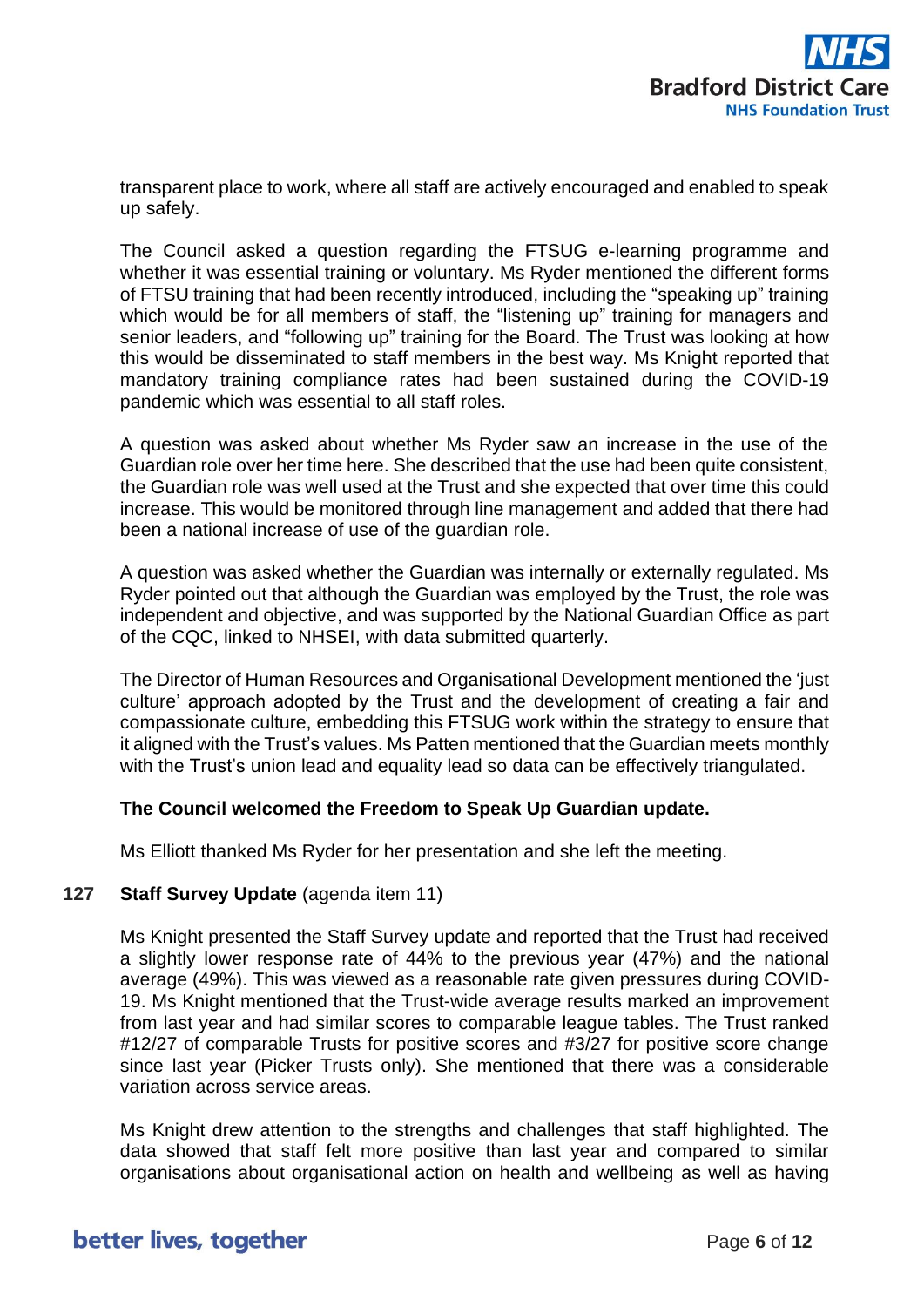

adequate materials and equipment being provided and ensuring errors and incidences were not repeated. Almost all the questions relating to immediate managers had slightly improved scores for the fifth year running. She mentioned that 43% of individual question results and 80% of theme scores were significantly better than last year. Staff felt less positive than last year compared to similar organisations\* about time passing quickly when working, experienced musculoskeletal problems as a result of work, which Ms Knight mentioned could be as a result of working from home during the COVID-19 pandemic. They mentioned a pressure from self, managers and colleagues to work when unwell was slightly worse than last year and the average for similar organisations – although the overall number working when unwell had improved. Ms Knight mentioned that the Trust needed to review and address the wide variances of results across some directorates and service areas and across staff with protected characteristics.

Ms Knight reported on corporate actions which included sustaining and building improvements around the Best Place to Work campaigns, work to address workplace culture and embedding values, including fair and compassionate culture, the NHS People Promise, as well as the launch of the Trust's Staff Charter. The actions also involved continuing to develop and promote Health and Wellbeing offers to staff, including the Long Covid Programme, supporting home and remote working and to continue to embed Quality Improvement work and coaching methodology through the Care Trust Way. A wide-ranging number of communication channels were being used to communicate and engage with staff.

A question was asked how the Trust engaged with volunteers to gain their feedback. Mr Hogg mentioned that the Trust has a number of feedback mechanisms separate to the Staff Survey, including the "Champions Show the Way service" feedback processes, supervision, as well as catch ups with service managers. The Trust would be using its new volunteer coordinators at the two inpatient sites to support volunteer feedback on a number of levels.

# **The Council noted the Staff Survey Update.**

## **128 Assurance Reporting: Workforce and Equality Committee** (agenda item 12.1)

Non-Executive Director, Simon Lewis presented the Assurance Report for the Workforce and Equality Committee.

He noted under the alert section of the report that while taking some assurance that useful work was underway regarding future policy/practice on working from home arrangements, he concluded that there was a real opportunity to make long-term changes on this matter. The Workforce and Equality Committee would receive an update in September this year, though this matter may be better positioned as a matter for the full Board.

Under the advise section of the report, he mentioned that the Committee agreed that the existing general target regarding sickness (fixed at 4%) had not been achieved over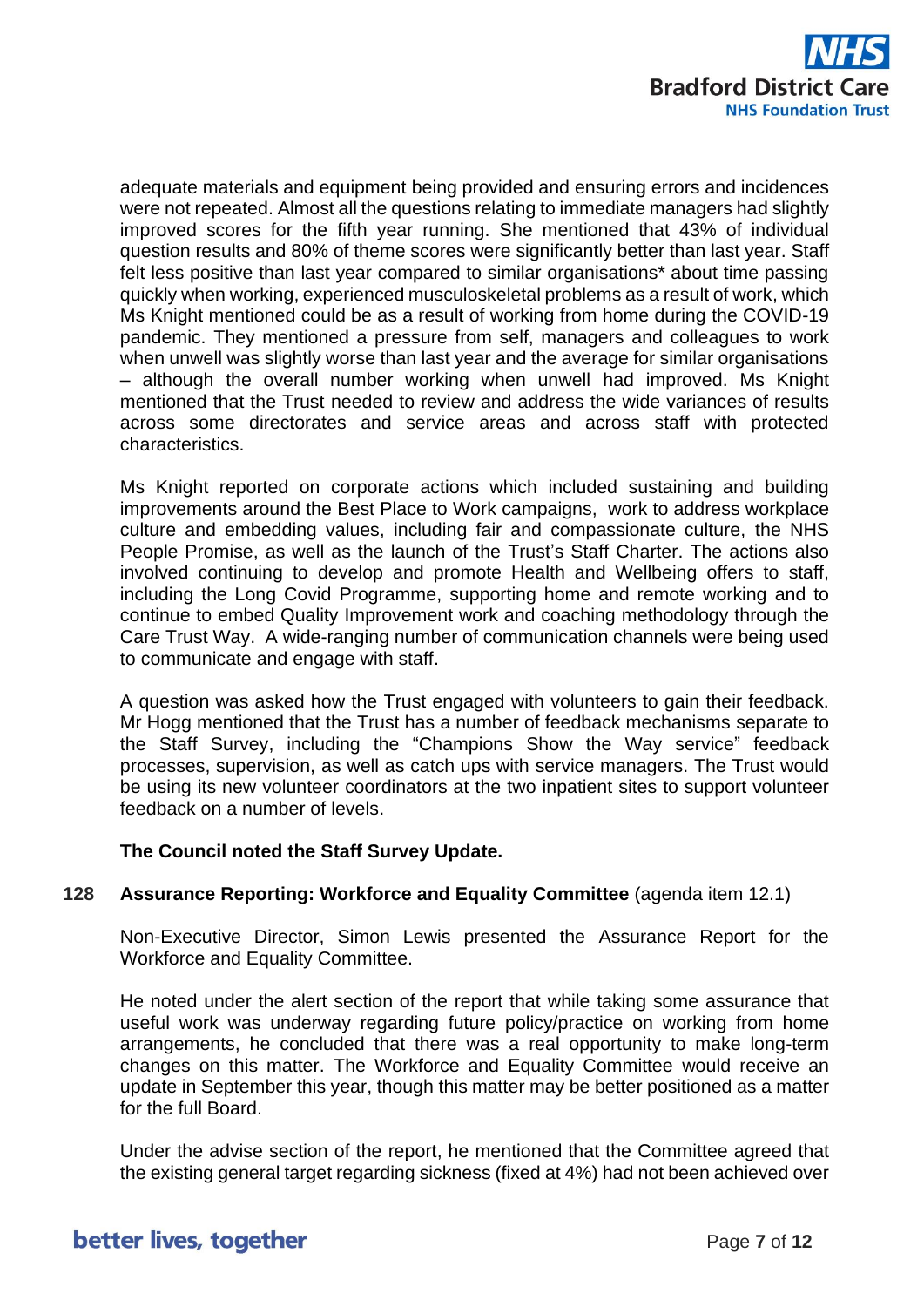

successive years and other Trusts within the ICS had similar experiences. Whilst the target would remain, the recommendation was agreed that year on year incremental targets stretching beyond the previous year's outturn position would be a more realistic approach, setting out what the position would look like over the years. He stated that there would be a continued focus on listening to staff, tracking actions in hot spot areas, and continuing to share and learn alongside other Trusts. He also pointed out that the Freedom to Speak Up Guardian (FTSUG) was in place, with plans being developed and implemented to advance the FTSUG arrangements and agenda. There had been a recommendation that the Board incorporated the FTSUG self-assessment survey into one of its Board development sessions which is being planned. Mr Lewis explained that despite sustained efforts, there was evidence of a risk and issue regarding the working time regulations, particularly regarding 11-hour breaks, which required further consideration from the Executive Management Team. He also mentioned that there had been deterioration in the statistics regarding employees from minority groups being engaged in disciplinary proceedings and in disabled job applicants, and added that further work and ongoing monitoring was required.

Under the assure section, the Council noted that the Committee had heard two members of the administration team regarding their working from home arrangements being effective and extremely welcome for them and their teams. He commented that a working group had been established to discuss the right approach for the Trust to adopt in the medium to long term (as part of the Trust's transition post-COVID programme). Mr Lewis explained that Brexit has not had a significant adverse impact on workforce, appearing to have been well-managed by the Trust. He pointed out the general support for the Just R Ltd recruitment proposal/development, with the safeguards in place regarding KPIs and a "go, no go" decision process with the second year. He reported considerable assurance that the Trust has embedded an impressive preceptorship programme, with ideas for further improvement, and there had been some evidence of some improvements relating to apprenticeship numbers; introduction of new roles generally; and compliance regarding the number of appraisals.

**The Council welcomed the update provided and the leadership and scrutiny that had been undertaken by the Committee.**

## **129 Assurance Reporting: Audit Committee** (agenda item 12.2)

Non-Executive Director, Andrew Chang verbally presented the Audit Committee Assurance Report.

He provided assurance that a Quality Report update was provided at the meeting and would be submitted for approval by 30 June 2021. He mentioned the Review of Losses and Compensations, Waiver of Standing Orders and Standing Financial Instructions were received by the Committee as well as an early draft of the Annual Report and Annual Governance Statement.

The External Audit: Value for Money Audit Plan and External Audit: Health Sector Update were received from the Auditors which provided significant assurance. Only one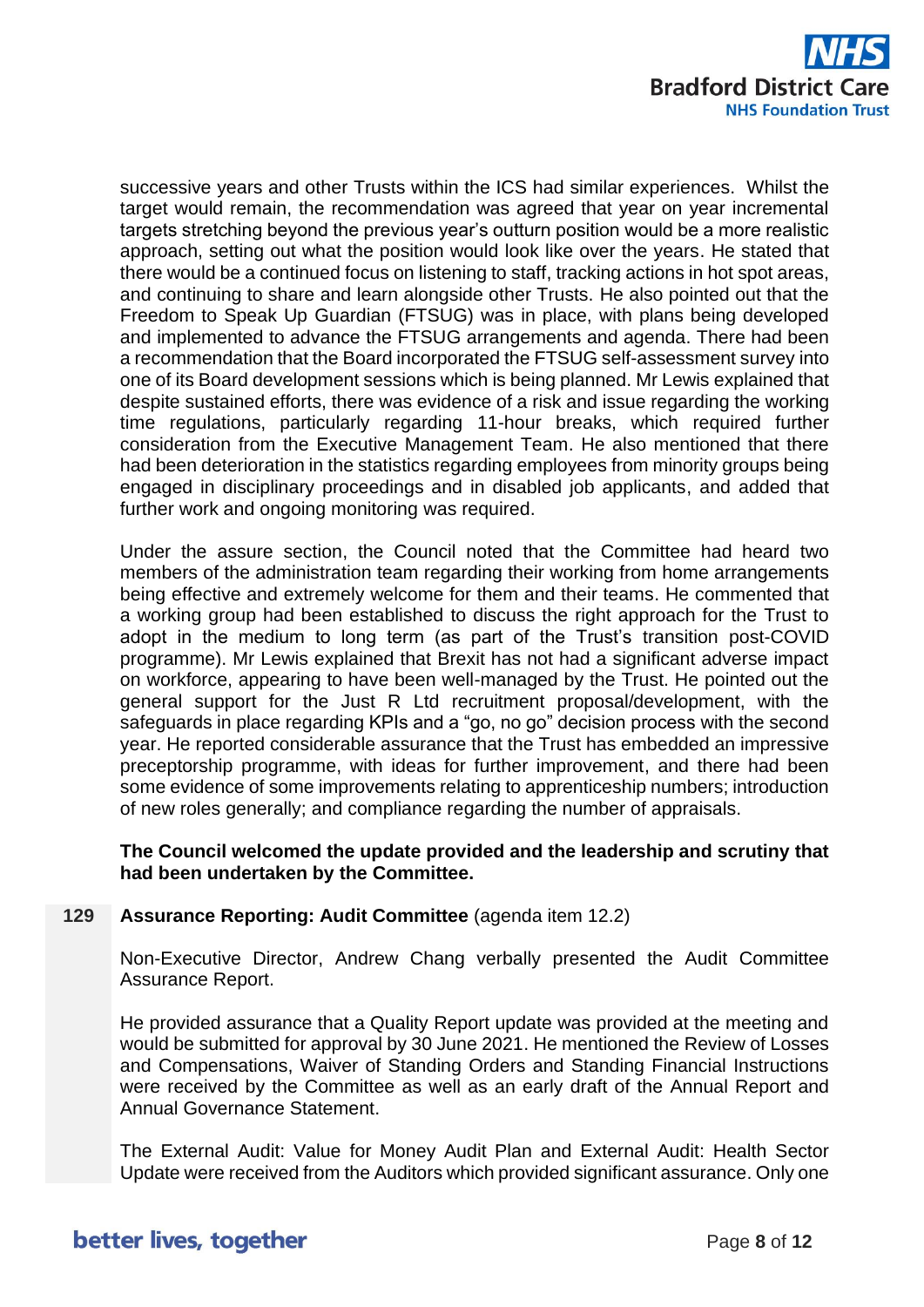

significant risk had been identified which related to financial accruals during COVID-19, and was similar for many other Trusts, and would be tested during the auditing process with the management team. The auditors were to review of how the Trust had sought to continue to monitor cost pressures and CIP schemes throughout the period, ensuring an understanding of the underlying financial performance.

The Head of Internal Audit concluded that significant assurance would be provided that there was a sound system of governance, risk management and internal control designed to meet the organisation's objectives and that controls are generally being applied consistently. The audit found 7 high assurance opinions, 12 significant assurance opinions with 1 limited assurance opinion.

The Local Counter Fraud Annual Work Plan was received by the Committee, to consider current and emerging fraud risks for 2021/22, and would determine the direction anti-fraud work would take during the forthcoming financial year.

**The Council welcomed the update provided and the leadership and scrutiny that had been undertaken by the Committee.**

**130 Assurance Reporting: Joint Mental Health Legislation (MHLC) and Quality and Safety Committee (QSC)** (agenda item 12.3)

Non-Executive Director, Gerrard Armitage and Non-Executive Director, Carole Panteli presented the Joint Mental Health Legislation and Quality and Safety Committee Assurance Report.

Ms Panteli mentioned that under the alert section, the Committee had conducted an indepth analysis following previous information presented on service user waiting times for the Psychological Therapy Service which highlighted ongoing staffing challenges, recruitment and retention issues, and a continued, increasing trend for referrals. The staffing ratios had been benchmarked against other comparable trusts and highlighted that additional therapists were required to offer the current level of services. The Trust's Community Mental Health Services were under particular pressure. Ms Panteli reported that previous but temporary interventions, including working with Voluntary & Community Sector (VCS) partners, had provided improved outcomes but were temporary arrangements. An extraordinary alert was escalated to the Chief Executive and the Chair of the Trust by the Joint Committee Chair following the meeting (QSC), which received a rapid reply agreeing to Board-level analysis and a range of planned actions which was covered at the next Board meeting.

The Committee received the Medicines Management Strategy and priorities, and specifically the imminent and much needed e-prescribing project. The Committee gained considerable assurance concerning the project plan and other workstreams, all driving towards increased medicines optimisation. She mentioned that the primary concern was the resilience of the pharmacy service as part of an integrated Trust-wide approach to medicines management. The team and leadership were stretched, and the current resource was unlikely to sustain performance in the medium to long term, given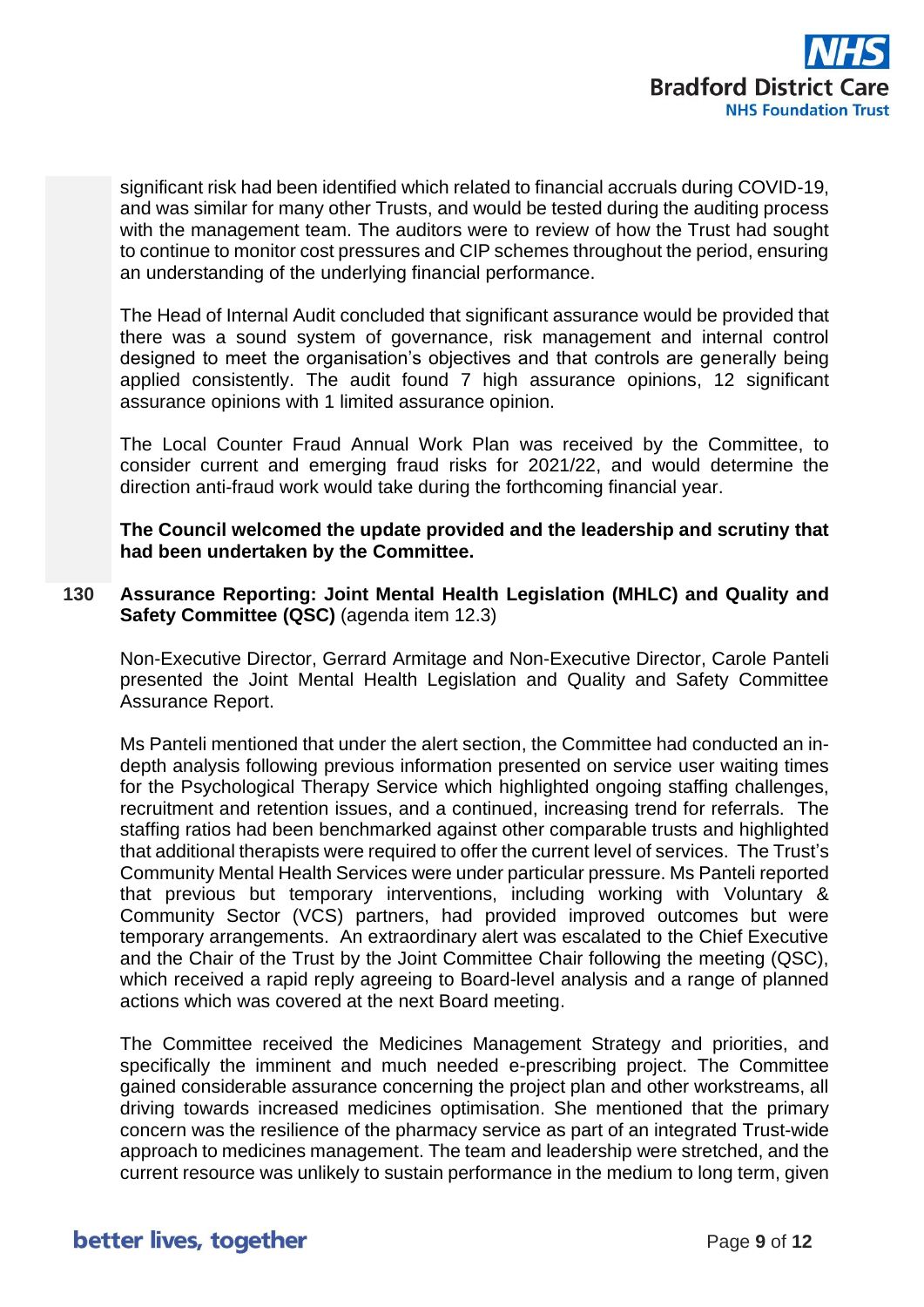

current COVID-19 pressures. The Committee received findings from a community mental health survey which revealed specific areas for improvements including more support for service users finance, employment, and physical health needs and additionally, less than 60% of service users surveyed were able to discuss the side effects of their medicines.

Ms Panteli went on to discuss the advise section of the report and provided a vaccination update on the expected national shortage of the COVID-19 vaccine, with plans refined to ensure continued service delivery and prioritisation which the Committee would monitor. The vaccination of people outside of cohorts 1 to 9 would be halted until May this year due to supply shortfall, and second doses would be supplied and administered according to original plans. She also reported that there were concerns received via the Ligature and Environmental Safety Group on challenges with kit required in some clinical areas, including the management of keys, alarms, and fobs. The discussion identified the availability of essential kit and associated risks. The Committee had a broad recognition that there was more work to do here (MHLC to monitor).

Ms Panteli went on to assure the Council that assurance was received on the Quality and Safety oversight, and governance processes for the new collaboration with an independent healthcare provider to reduce out of area placements which would be monitored. The Committee also welcomed the *Time to Think Week* as part of the reset and recovery transition work to address workforce and working environment issues, post-pandemic.

## **The Council welcomed the update provided and the leadership and scrutiny that had been undertaken by the Committee.**

## **131 Assurance Reporting: Quality and Safety Committee (QSC)** (agenda item 12.4)

Professor Armitage presented the Quality and Safety Committee Assurance Report, noting that under alert section the Committee had a watching brief on staffing levels across services. He stated that there was a scrutiny of night rosters and use of bank/agency in staff mental health inpatients and staff working over their rostered hours, and there was also a watching brief for Wakefield Children's Services. He mentioned the service demand in CAMHS and explained that eating disorder referrals had doubled, and there had been an increase of recruitment of district nurses and matrons to Primary Care Networks.

Under the advise section of the report, Professor Armitage acknowledged the Vaccination Programme, led by the Trust, which was on course to achieve the target of all Bradford citizens over 18 to be offered a vaccination by the end July 2021. He commented on the planning week to be held w/c 7 June this year to appraise organisational resilience and transition, following the pandemic.

Mr Armitage confirmed that assurance was received on further enhancement and reform of incident reporting process and rationale for 'catastrophic incident'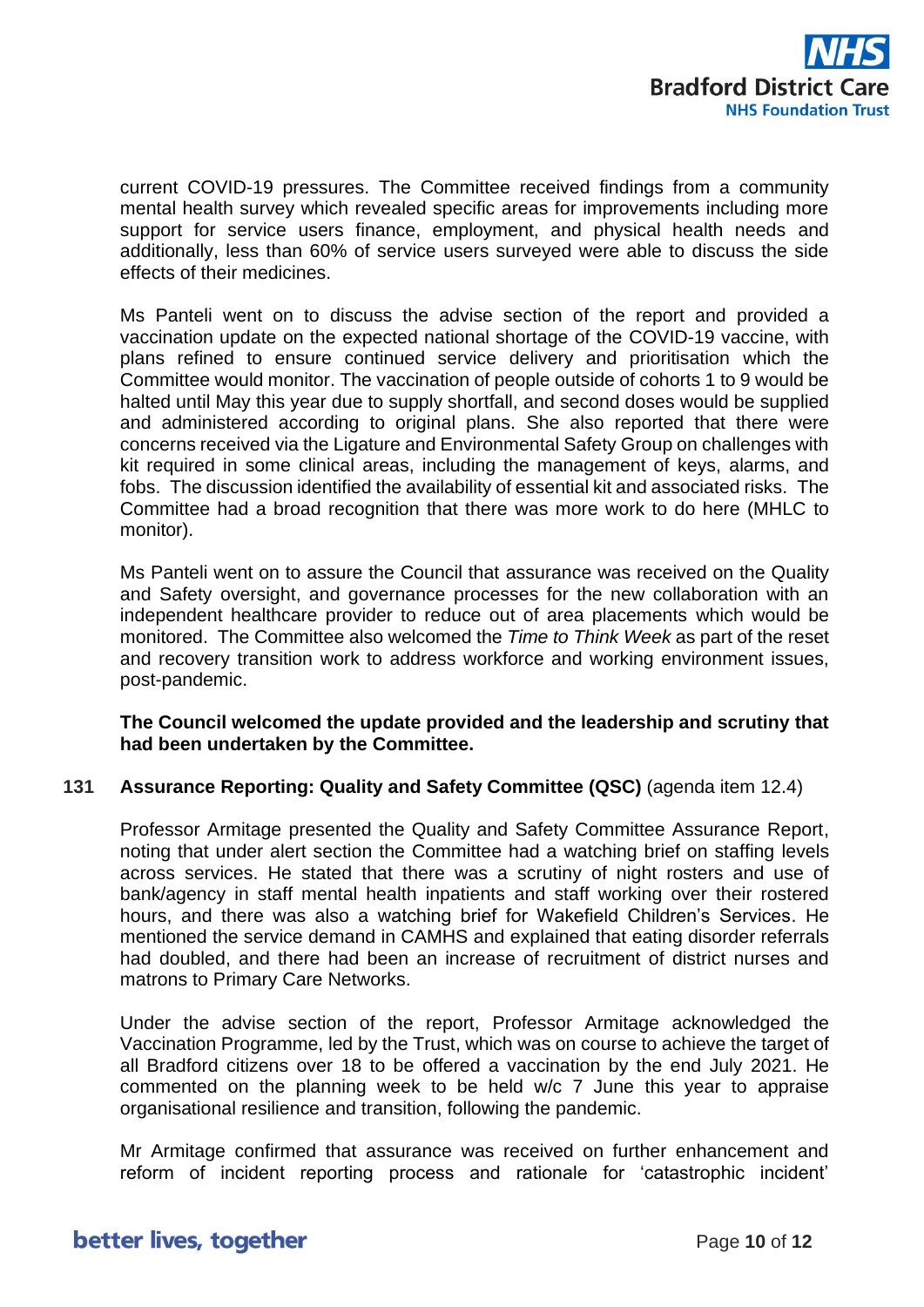

classification and significant assurance received regarding modified organisational governance process and the recruitment to City Mental Health Team and learning from successful processes.

**The Council welcomed the update provided and the leadership and scrutiny that had been undertaken by the Committee.**

**132 Assurance Reporting: Finance, Business and Investment Committee (FBIC) (**agenda item 12.5)

Mr Ahmed presented the Finance, Business and Investment Committee Assurance Report. He mentioned that under the advise section the Committee had reviewed the 2021/22 draft financial plan and noted the planned break-even position for Quarter 1 and the likely deficit of £6.7million relating to Quarters 2 to 4 (based on and driven by various planning assumptions which were reviewed by the Committee).

The Committee discussed the expectation of efficiency savings and cost improvements for the organisation to achieve during 2021/22 with work taking place at the Trust to ensure shared ownership and empowerment takes place across a multi-disciplinary team to support quality improvements and reduction in waste.

Mr Ahmed highlighted that assurance was provided with high quality financial governance that continued in place at the Trust with the Trust's 2020/21 financial position underpinned by unprecedented national financial arrangements due to the pandemic. Mr Ahmed mentioned that there was a progress update on the estates strategy that was received covering the Lynfield Mount Hospital (LMH) redevelopment and redesign of our community estate. There was a request for an assessment to be made in relation to potential funding options for LMH redevelopment.

The Committee received an update on the ICS lead provider arrangements for the Assessment and Treatment service for West Yorkshire & Harrogate, and noted the progress to date, the next steps and timescales in progressing to the new model of care, and the key risks associated with the service. The Committee reviewed and approved the Trust's Green Plan and received the Annual Assurance Reports for the Fire Safety Policy and the Health and Safety Policy which were subsequently reported at Board level.

**The Council welcomed the update provided and the leadership and scrutiny that had been undertaken by the Committee.**

**133 Better Lives Together** (agenda item 13)

Ms Verity joined the meeting.

Fundraising Officer, Helen Verity introduced new Governors to the Better Lives Together charity. The Charity aims included improving service user experience and outcomes, improving our care (or caring) environments, enabling our staff to enhance